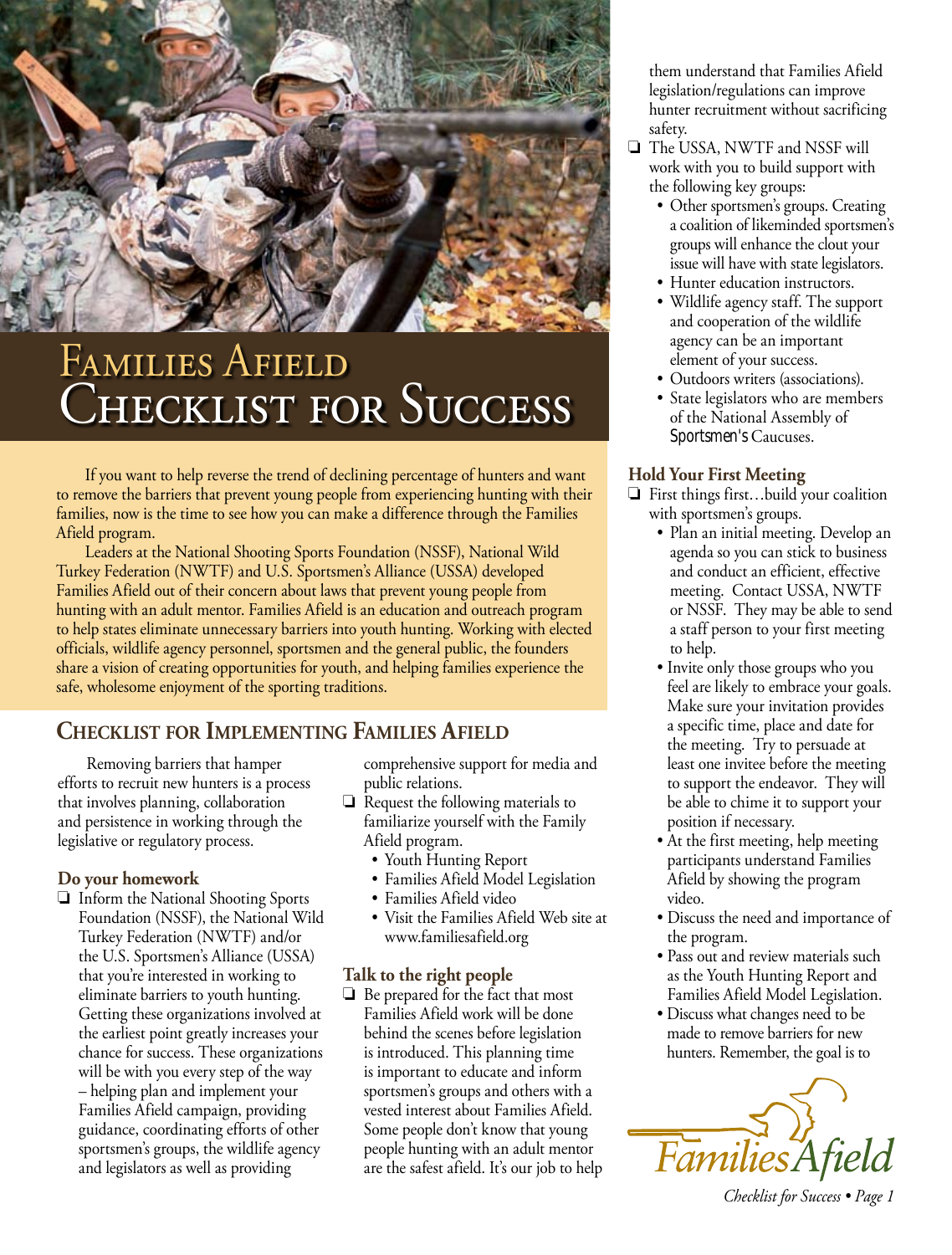let parents and not the government decide when their sons and daughters are ready to try hunting. And the more restrictions built into laws and regulations, the less effective your recruitment efforts will be.

• Discuss the best way to accomplish your goals. Can you remove barriers through the regulatory process or the legislative process?

#### **Make a plan**

- $\Box$  The first step in creating your blueprint for success is involving USSA, NWTF or NSSF. They will help you develop a plan and work with you to tackle the following tasks.
	- Make an appointment with the wildlife agency to introduce the concept and intended goals of Families Afield. Try to involve key people within the agency including the director, hunter education administrator, and department heads overseeing law enforcement, wildlife, and public affairs.
	- Contact the state hunter education association and ask to meet with them. Attend the meeting prepared to show the Families Afield video to introduce the concept and intended goals of Families Afield. Be sure you emphasize that young hunters with a mentor are the safest hunters out there!
	- Set up a meeting with your state wildlife law enforcement officer association to introduce Families Afield.
	- Plan to attend an event of National Assembly of Sportsmen's Caucuses members in your state.
	- Take another look to ensure you haven't missed any important partners in building your Families Afield coalition.
	- Create talking points based on the Famililes Afield Model legislation that will help you explain your goals in a way that's effective and persuasive when attending the various meetings.

#### **Work behind the scenes**

 $\Box$  Funding the effort. NSSF, NWTF and USSA have funds available to support your efforts. However, it will be important to get additional partners to



participate to defray some of the costs.

- $\Box$  Hiring lobbyists USSA, NWTF and NSSF staff will work with you to determine if a lobbyist is necessary. If a lobbyist is needed, the Families Afield partners will identify the right person to represent you before legislators.
- $\Box$  Exploring someone to introduce the bill – Together we will work with the lobbyist to identify who is the best person to author the bill.

#### **Develop a PR/Media strategy**

- $\Box$  Once a bill is introduced, a well thought out media plan can mean the difference between success and failure. USSA, NWTF and NSSF will help you put together a plan based on the following principles:
- $\Box$  Timing is everything when it comes to engaging the media to tell the Families Afield story. Break the story too soon (before a bill is introduced) and you can wind up with negative press. Break the story too late, and your point of view could get overlooked.
- $\Box$  Providing information to educate both outdoor writers and mainstream writers is also critical to success.
- $\Box$  Fortunately, you've got the support of three national partners to help you negotiate these waters. NSSF, NWTF and USSA are checking the calendar for upcoming state, regional and national outdoor communicators conferences where they can present general concepts about Families Afield.
- $\Box$  If you're pursuing legislation to remove barriers, it's critical that you stay on top of the process and report progress to the partners as soon as possible. The optimum time to release a story about the intent to pursue Families Afield legislation is the day the bill is introduced. Advance notice of bill introduction will allow NWTF, NSSF or USSA to prepare news releases for state and national distribution.
- $\Box$  The job of getting positive media coverage of Families Afield won't get done with just a press release. There are many different ways and places to tell the story that need your local touch. Each time the bill takes another step through the legislative process is an opportunity to capitalize on the news value. Remember, timing is critical. Here are some ways you can get started developing your media savvy.
	- Develop a list of media contacts. Watch the local news and outdoor television shows, listen to radio stations and spend time scanning target magazines, newsletters, Web sites and newspapers. Identify those writers/editors/reporters/producers who show an interest in the outdoors. Build a file of all friendly communicators you find and include their names, addresses, telephone numbers and email addresses.
	- Practice pitching your story before you contact the media. Develop short, concise soundbites to describe the Families Afield program, why it's needed and the benefits.
	- Develop a personal relationship with your media contacts. Invite them to lunch. Be friendly and persistent about pitching your story. Ask them when it's best for you to call them.



*Checklist for Success • Page 2*